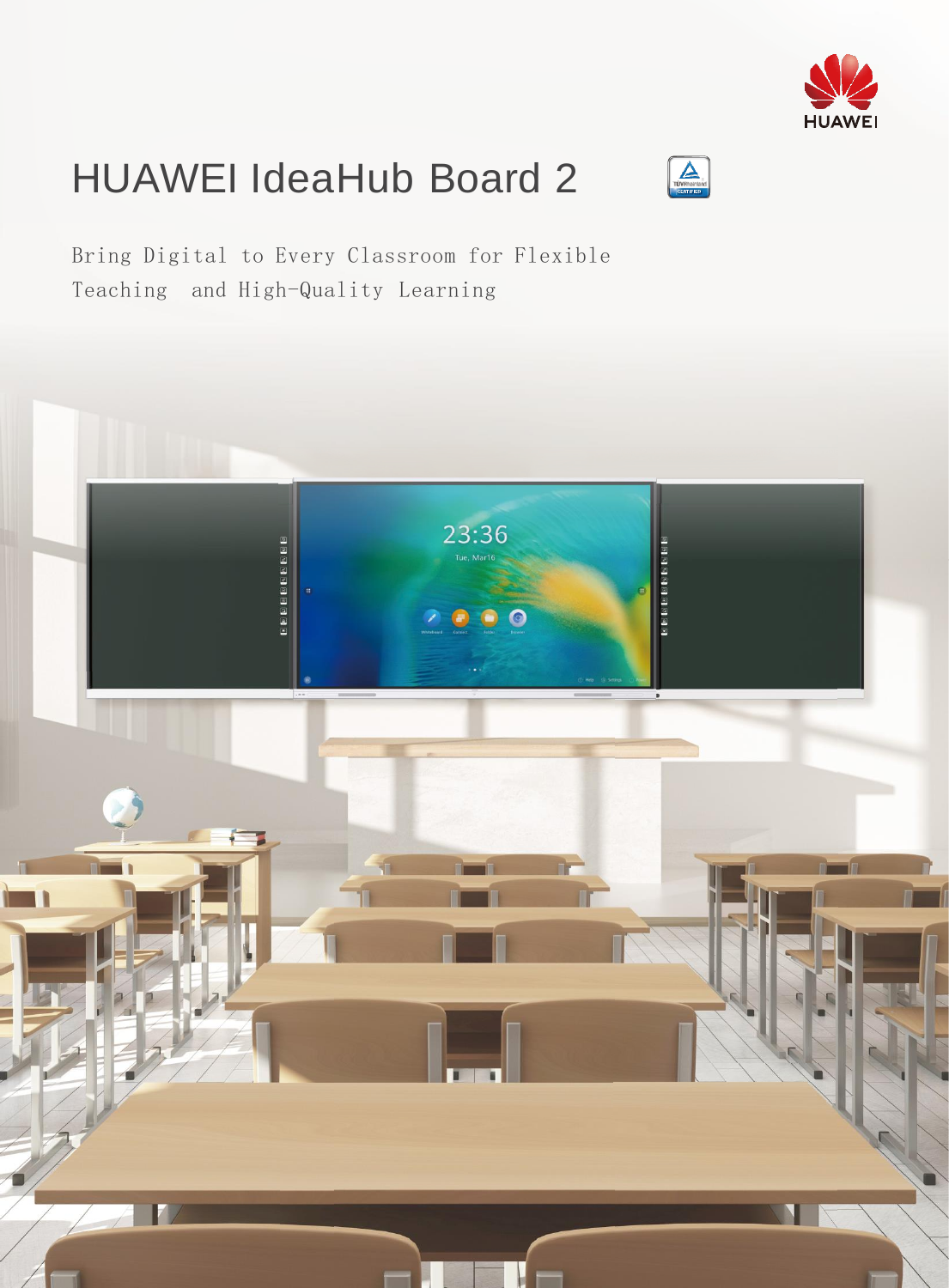# > Product Highlights



Anti-blue Light Feature For Better Eye Care

Comforts your eyes with low blue light, professional color correc- tion, and adaptation to ambient light

TÜV Rheinland Low Blue Light Certification



4K Soft Light Screen High Color Reproduction



Smart Pen Chalk-like Writing Experience 4K HD resolution and professional color calibration, delivering vivid images

Comfortable, accurate, vivid colors in rich detail

Unique handwriting tracing algorithm, 35 ms ultra-low writing latency

Supports co-authoring, multi-gesture erasing, and various scanning methods for taking the notes away

# > Application Scenarios



# Digital Classroom

Omni media teaching and diversified teaching tools stimulate students' creativity.

The IdeaHub Board interacts with students' tablets and computers, which enables the teacher to quickly collect and comment on students' assignments and improves teaching efficiency.



# Collaborative Classroom

Multi-Screen/multi-endpoint real-time interactive teaching, stimulating learning enthusiasm.

Combine seminar rooms freely and move IdeaHub Board anywhere as needed while it support charge battery.



## Hybrid Learning

Audiovisual interaction and bidirectional data collaboration for flawless face-to-face communication.

Hybrid learning can run on third-party public cloud to break the space barrier, for an immersive distance teaching environment.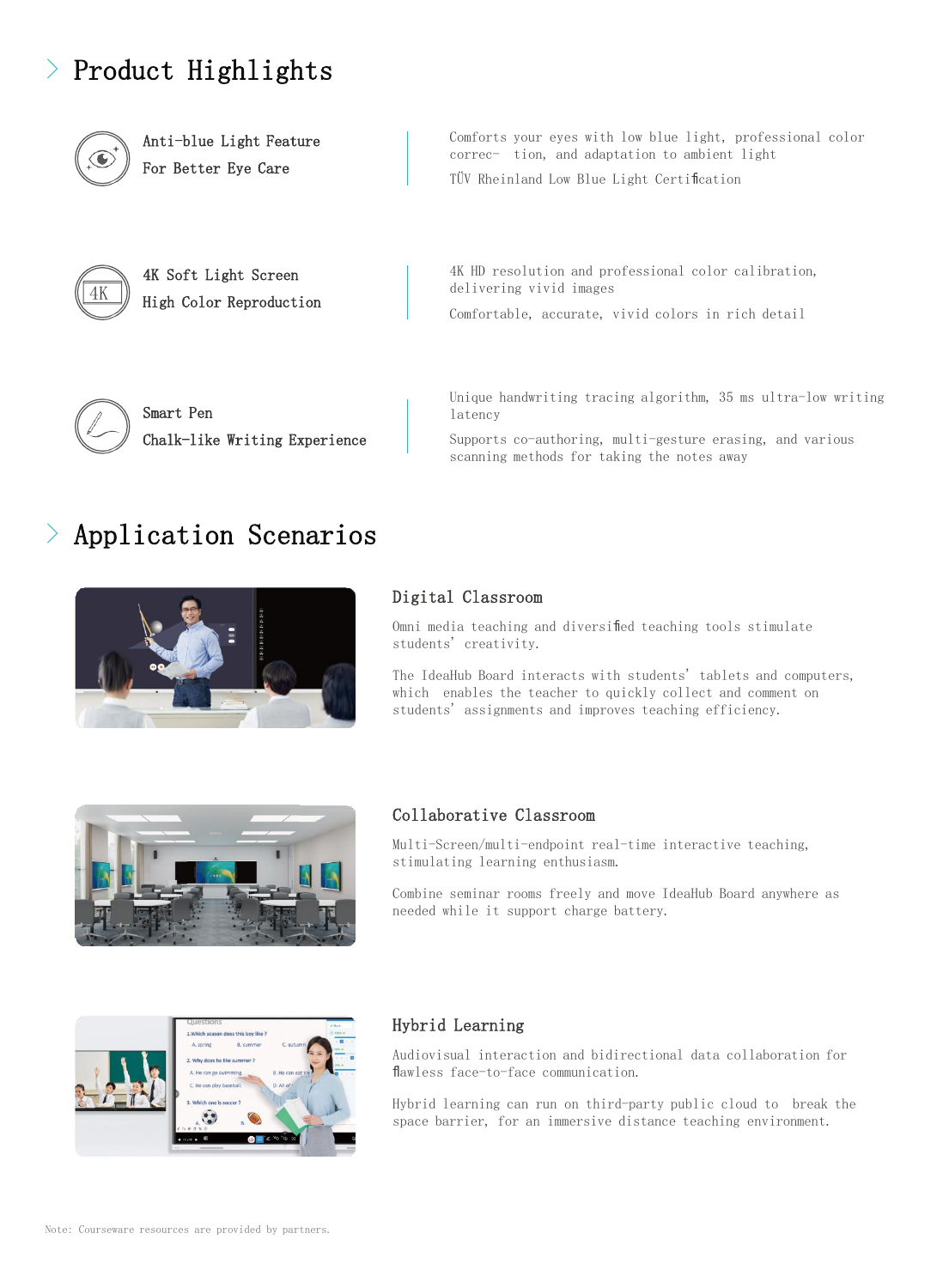

Jade white

#### Model

IHB2-65SU

#### Product dimensions

Width: 1484.5mm Height: 892.5mm Depth: 91.6 mm

Notes: Actual dimensions may vary according to configuration, manufacturing process, and measurement method.

# Components

| Main body      | Stylus pen         | Cables       |
|----------------|--------------------|--------------|
| Codec, speaker |                    | Power cables |
| Rolling stand  | Wall mount bracket | Controller   |
| Optional       | Optional           | Optional     |

#### Screen

Optical anti-blue light Supported

Antiglare Supported

Number of touch points 20

Resolution 4K

Glass hardness

Backlight type

7H Mohs

D-LED

Automatic brightness adjustment

Supported

Viewing angle

178°

Screen lamination Zero gap on screen lamination

# Speakers

Frequency domain 120 Hz to 20 kHz

## Quantity

2

Stereo

Supported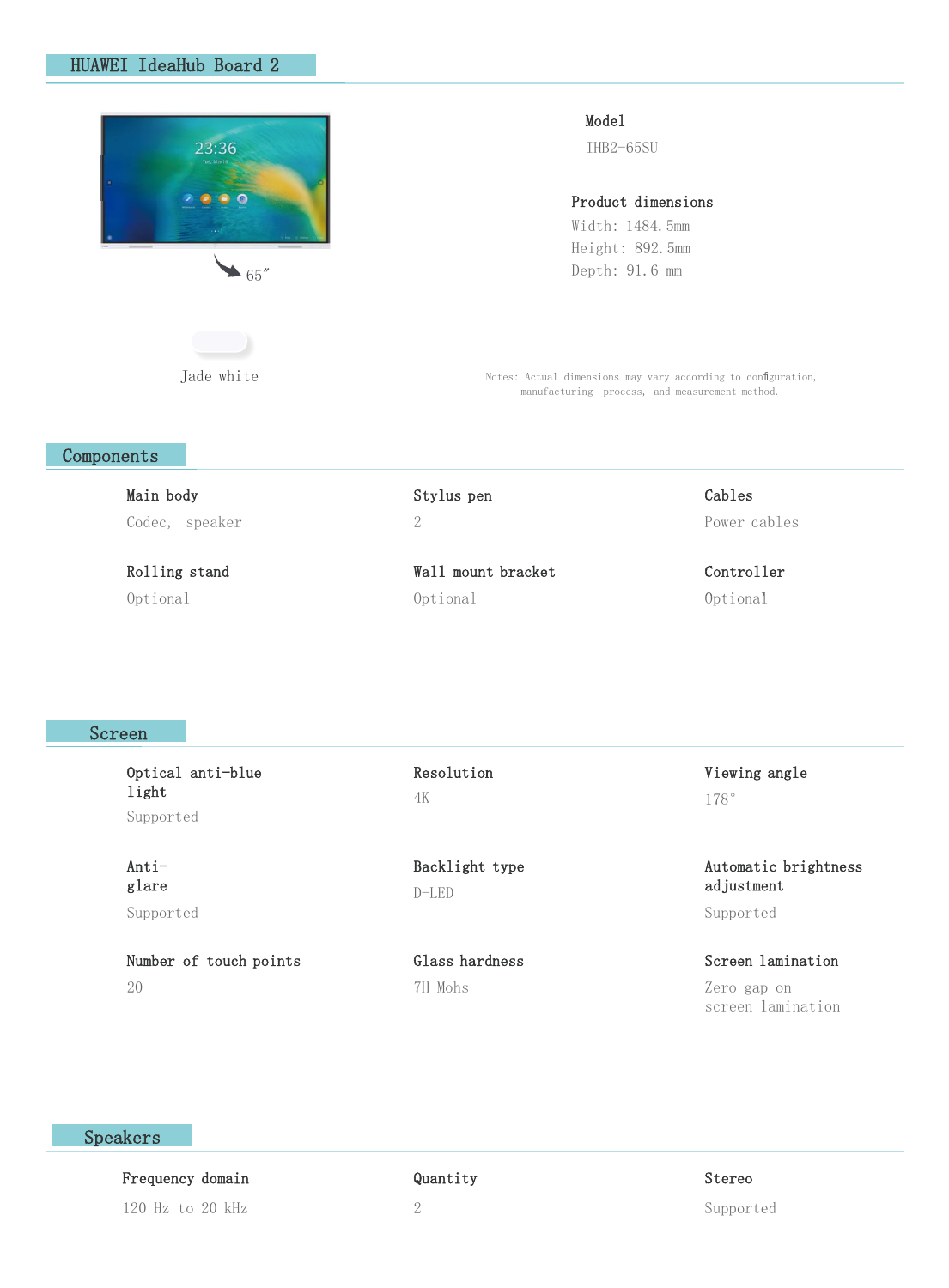# Writing

|            | Erasing by hand gestures                                                         | Writing latency               | Precision                  |
|------------|----------------------------------------------------------------------------------|-------------------------------|----------------------------|
|            | Supported                                                                        | $\leq 35$ ms                  | $\pm 1$ mm                 |
|            | Whiteboard saving mode<br>QR code scanning, email, local,<br>and USB flash drive |                               |                            |
| Projection |                                                                                  |                               |                            |
|            | Projection mode<br>wired                                                         | Wireless projection<br>effect | Wired projection<br>effect |
|            | projection,<br>Projection code                                                   | Up to 4K30fps                 | 4K60fps                    |
|            | System                                                                           |                               |                            |
|            | <b>CPU</b>                                                                       | RAM                           | Flash                      |
|            | 4Core@1.5G                                                                       | 4 GB                          | 32 GB                      |
|            |                                                                                  |                               |                            |

Operating system

Android 9.0 and Windows 10 (i5/i7, optional)

# Ports

| Front ports                                                      | Rear ports        |  |
|------------------------------------------------------------------|-------------------|--|
| 1*USB Type C                                                     | 1*USB 3.0 Type A  |  |
| $2 \times$ USB Type-A<br>$1 \times$ Intelligent light<br>sensing | 1*USB Type B      |  |
|                                                                  | $2*$ HDMI IN      |  |
|                                                                  | 1* HDMI out       |  |
|                                                                  | $1*$ line in      |  |
|                                                                  | $1*$ line out     |  |
|                                                                  | $1*$ LAN $(RJ45)$ |  |
|                                                                  | $1*COM$ $(RJ45)$  |  |
| Electrical Characteristics                                       | $1*0PS$ Slot      |  |

#### Voltage

100 V to 240 V AC

#### Temperature

 $0^\circ$  C to  $40^\circ$  C (operating state) –20°C to 60°C (non-operating state)

#### Frequency

50 Hz to 60 Hz

#### Max. power

< 350 W

#### Relative humidity

10% to 90% (operating state) 5% to 95% (non-operating state)